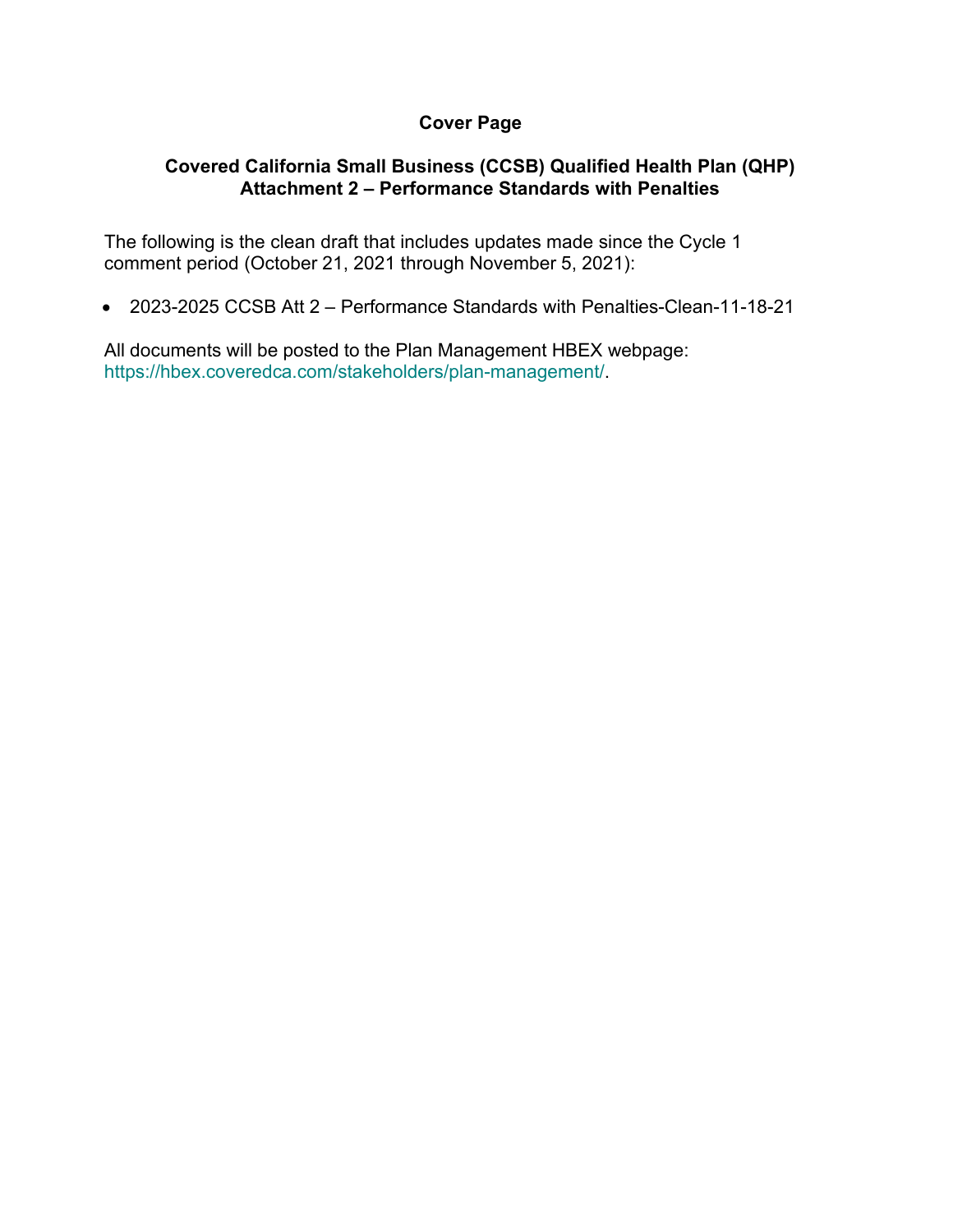#### **Attachment 2 – Performance Standards with Penalties**

During the term of this Agreement, Contractor shall meet or exceed the Performance Standards identified in this Attachment. Contractor shall be responsible for payment of penalties for Contractor's failure to meet the Performance Standards in accordance with the terms set forth at Section 6.1 of the Agreement and in this Attachment. Contractor shall submit the data required by the Performance Standards by the date specified by Covered California. Some of the data required applies to a window of time. Some of the data represents a point in time. This measurement timing is described in more detail in the sections within this Attachment.

Contractor shall monitor and track its performance each month against the Performance Standards and provide Covered California with a detailed Monthly Performance Report in a mutually-agreeable format. Contractor must report on Covered California business only and report Contractor's Enrollees in Covered California for the Individual Exchange separate from Contractor's Enrollees in Covered California for Small Business. Except as otherwise specified below in the Performance Standards Table, the reporting period for each Performance Standard shall be one calendar month. All references to days shall be calendar days and references to time of day shall be to Pacific Standard Time.

If Contractor fails to meet any Performance Standard in any calendar month (whether or not the failure is excused), Covered California may request and Contractor shall (a) investigate and report on the root cause of the problem; (b) develop a corrective action plan (where applicable); (c) to the extent within Contractor's control, remedy the cause of the performance failure and resume meeting the affected Performance Standards; (d) implement and notify Covered California of measures taken by Contractor to prevent recurrences, if the performance failure is otherwise likely to recur; and (e) make written recommendations to Covered California for improvements in Contractor's procedures.

The total amount at risk for Contractor's failure to meet the Performance Standards is equal to 0.05% of the total Gross Premium for Small Business for the applicable Plan Year (At-Risk Amount). Penalties will be determined on an annual basis at the end of each calendar year, based on Contractor's final year-end data for each Performance Standard. Where applicable, performance is assessed for each product (HMO, PPO, EPO) the Contractor offers. Penalties are weighted by enrollment in the product for Contractor's with multiple products. Covered California has specified below when the At-Risk Amount or the performance requirements differ by product.

Covered California will provide the Contractor an Initial Contractor Performance Standard Evaluation Report, covering preliminary year end data available, which Covered California will send to Contractor for review no later than February 28th of the following calendar year.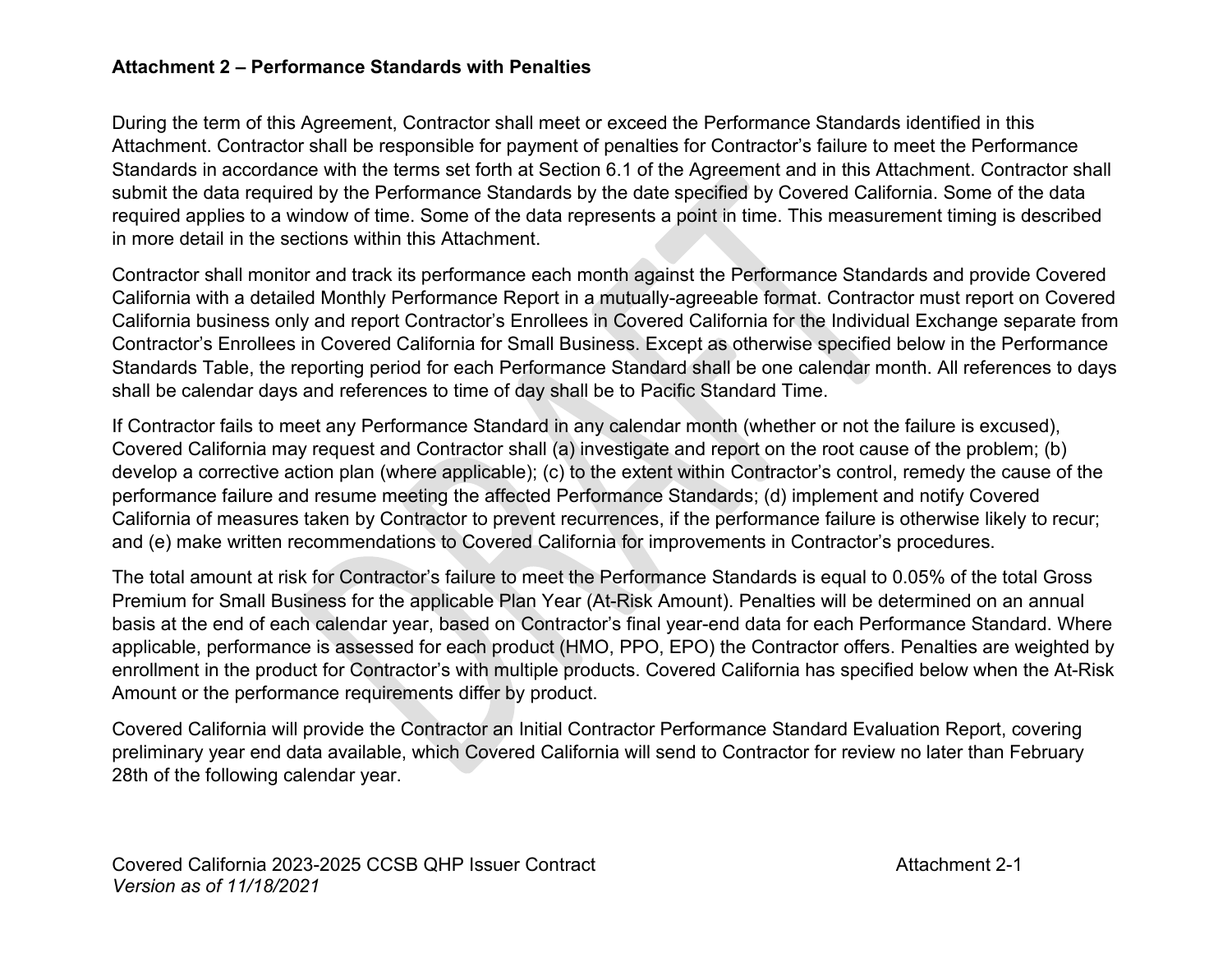#### **Attachment 2 – Performance Standards with Penalties**

When the results of the Performance Standards are calculated, Covered California will provide Contractor with a Final Contractor Performance Standard Evaluation Report, along with an invoice, within 60 calendar days of receipt of the Performance Standards data requirements. Contractor shall remit payment to Covered California within 30 calendar days of receiving the Final Contractor Performance Measurement Evaluation Report and invoice. No penalties or credits will be assessed in 2023.

If Contractor does not agree with either the Initial or Final Performance Standard Evaluation Report, Contractor may dispute the Report in writing within thirty (30) calendar days of receipt of that Report. The written notification of dispute shall provide a detailed explanation of the basis for the dispute. Covered California shall review and provide a written response to Contractor's dispute within thirty (30) calendar days of receipt of Contractor's notification of dispute. If the Contractor still disputes the findings of Covered California, Contractor may pursue additional remedies in accordance with Section 12.1 of the Agreement.

Contractor shall not be responsible for any failure to meet a Performance Standard if and to the extent that the failure is excused pursuant to Section 12.7 of the Agreement (Force Majeure), or the parties agree that the lack of compliance is due to Covered California's failure to properly or timely perform (or cause to be properly or timely performed) any responsibility, duty, or other obligation under this Agreement, provided that Contractor timely notifies Covered California of the problem and uses commercially reasonable efforts to perform and meet the Performance Standards notwithstanding Covered California's failure to perform or delay in performing.

If Contractor wishes to avail itself of one of these exceptions, Contractor must notify Covered California in its response to the performance report identifying the failure to meet such Performance Standard. This response must include: (a) the identity of the Performance Standard that is subject to the exception, and (b) the circumstances that gave rise to the exception in sufficient detail to permit Covered California to evaluate whether Contractor's claim of exception is valid. Notwithstanding anything to the contrary herein, in no event shall any failure to meet a Customer Satisfaction Performance Standard fall within an exception.

The Parties may adjust, suspend, or add Performance Standards from time to time, upon written agreement of the parties, without an amendment to this contract.

Covered California and Contractor shall work together to periodically review and adjust the specific measures consistent with any applicable Federal regulations.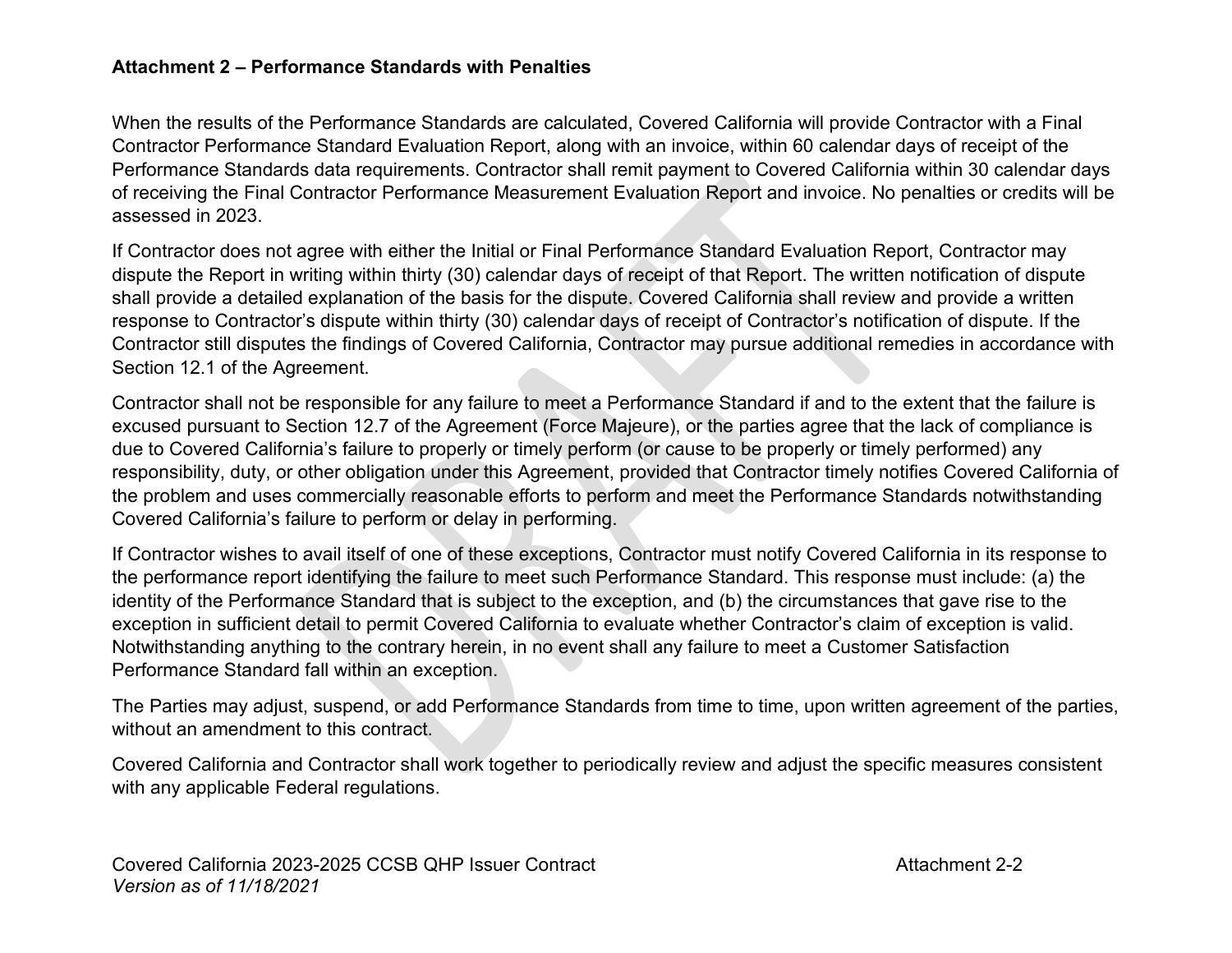| <b>Performance Standards with Penalties</b>                                                                                                                                                                                                                                                                                                                                                                                                                                                                                                                                                                                                                                                                                |  |  |
|----------------------------------------------------------------------------------------------------------------------------------------------------------------------------------------------------------------------------------------------------------------------------------------------------------------------------------------------------------------------------------------------------------------------------------------------------------------------------------------------------------------------------------------------------------------------------------------------------------------------------------------------------------------------------------------------------------------------------|--|--|
| <b>Healthcare Evidence Initiative (HEI) Data</b>                                                                                                                                                                                                                                                                                                                                                                                                                                                                                                                                                                                                                                                                           |  |  |
| <b>Performance Standard 1</b>                                                                                                                                                                                                                                                                                                                                                                                                                                                                                                                                                                                                                                                                                              |  |  |
| 1. HEI Data Submission specific to Attachment 7, Article 15.01 Data Submission                                                                                                                                                                                                                                                                                                                                                                                                                                                                                                                                                                                                                                             |  |  |
| Pilot Period: January 1, 2023 - December 31, 2023<br>Penalties will not be assessed in 2023.<br>2024 and 2025 - 80% of At-Risk Amount                                                                                                                                                                                                                                                                                                                                                                                                                                                                                                                                                                                      |  |  |
| Full and regular submission of data according to the standards outlined in Attachment 7, Article 15.01. Contractor must<br>work with Covered California and the HEI vendor to ensure accuracy of data elements on an ongoing basis.                                                                                                                                                                                                                                                                                                                                                                                                                                                                                        |  |  |
| Definitions for Performance Standard 9<br>Incomplete: A file or part of a file is missing, or critical data elements are not provided.<br>Irregular: Unexpected file or data element formatting, or record volumes or data element counts or sums deviate<br>significantly from historical submission patterns for the data supplier.<br>Late: Contractor submits data five or more business days later than its scheduled monthly submission date.<br>Non-Usable: HEI Vendor cannot successfully include submitted data in its database build, or HEI Vendor's or Covered<br>California's analysts determine that critical components of the submitted data cannot be used or relied upon in<br>subsequent analytic work. |  |  |
| Measurement Years 2023, 2024, 2025                                                                                                                                                                                                                                                                                                                                                                                                                                                                                                                                                                                                                                                                                         |  |  |
| Incomplete, irregular, late, or non-useable submission of HEI data: 12% penalty<br>$1_{-}$<br>Failure to submit required financials (e.g., allowed, copay, coinsurance, and deductible amounts) or dental claims<br>covered under medical benefits constitutes incomplete submission.<br>Full and regular submission according to the formats specified and useable by Covered California within 5 business<br>days of the Contractor's scheduled monthly submission date: no penalty                                                                                                                                                                                                                                      |  |  |
| 2. Inpatient facility medical claim submissions for which the HEI Vendor cannot identify and match at least 95% of<br>California admissions to its Master Provider Index: 12% penalty<br>Contractor's submission meets or exceeds the 95% identification and matching standard: no penalty                                                                                                                                                                                                                                                                                                                                                                                                                                 |  |  |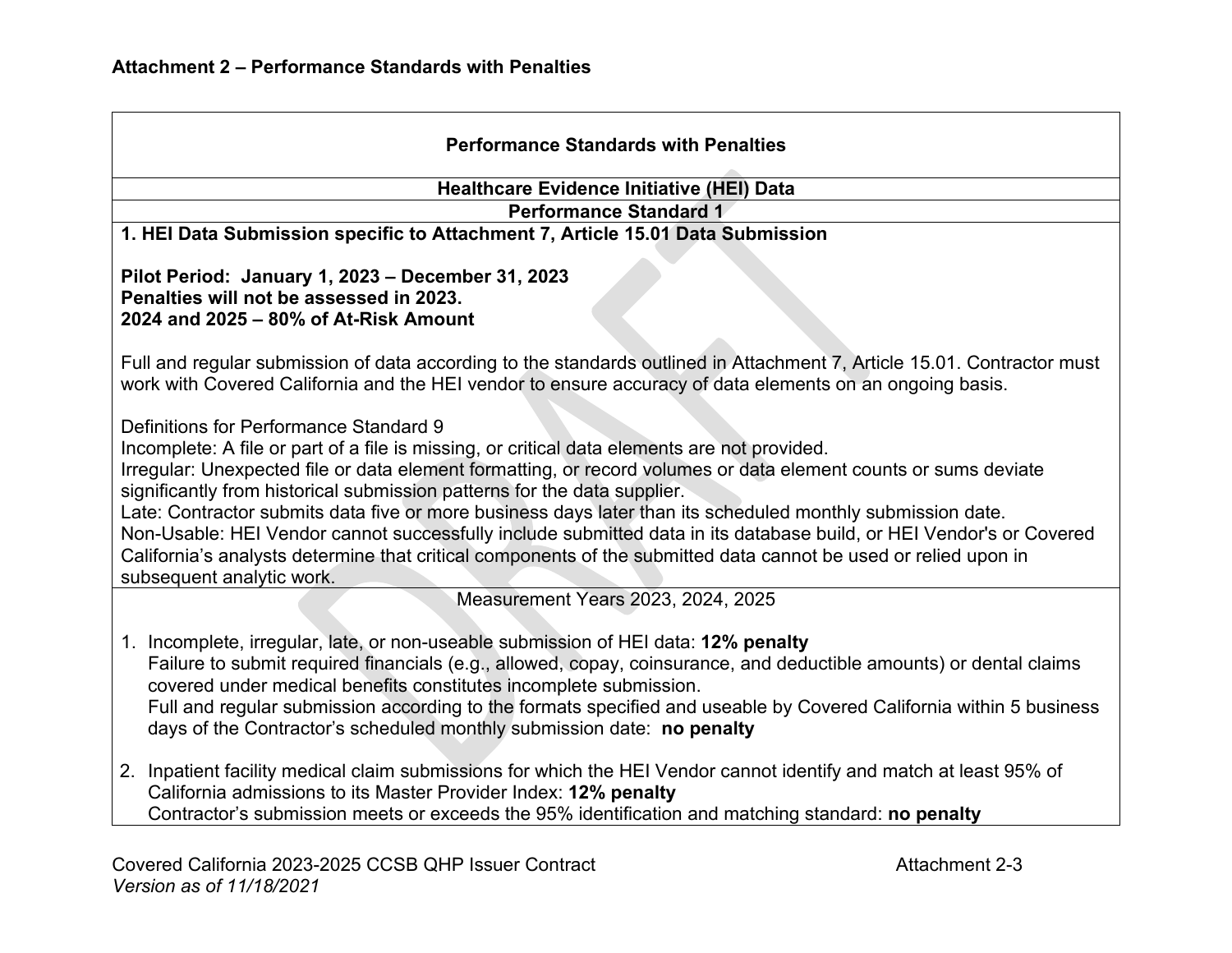- 3. Professional medical and drug claim submissions with rendering (medical) or ordering (drug) provider taxonomy and type missing or invalid on more than 2% of claim submissions: **8% penalty** Contractor's submission meets or exceeds the 98% populated and valid threshold: **no penalty**
- 4. Enrollment submissions with Primary Care Provider (PCP) National Provider Identifier (NPI) and Tax ID Number (TIN) missing or invalid on more than 1% of records for HMO products: **8% penalty** Contractor's submission meets or exceeds the 99% populated and valid threshold for HMO products: **no penalty**
- 5. Professional medical and drug claim submissions with rendering (medical) or ordering (drug) NPI and TIN missing or invalid on more than 1% of claims: **8% penalty** Contractor's submission meets or exceeds the 99% populated and valid threshold: **no penalty**
- 6. Medical and drug claim submissions in which a file's allowed amount total varies by more than plus or minus 2% from the file's total sum of net plan payment, coinsurance, copayment, deductible, and third party amounts: **8% penalty**

Contractor's submission meets or exceeds the 98% summary financial validation threshold: **no penalty**

- 7. Medical claim, drug claim, or capitation record submissions unaccompanied by corresponding enrollment records more than 1% of the time: **8% penalty** Contractor's submission meets or exceeds the 99% matching enrollment threshold: **no penalty**
- 8. Enrollment, medical and drug claim, and capitation record submissions for which the HEI Vendor cannot identify and match at least 99% of records to a known insurance product for the data supplier, i.e., HIOS ID and year combination (on- or off-Exchange) or issuer-specific product ID and year combination (off-Exchange): **8% penalty** Contractor's submission meets or exceeds the 99% identification and matching threshold: **no penalty**
- 9. Drug claim submissions in which a file's allowed amount total varies by more than plus or minus 2% from the file's total sum of ingredient cost and dispensing fee amounts: **4% penalty** Contractor's submission meets or exceeds the 98% summary financial validation threshold: **no penalty**
- 10.Drug claim submissions with drug Payment Tier missing or invalid on more than 1% of claims or with not all expected values (i.e., 1 = Generic, 2 = Brand Formulary, 3 = Brand Non-Formulary, 4 = Specialty Drug, and 5 = ACA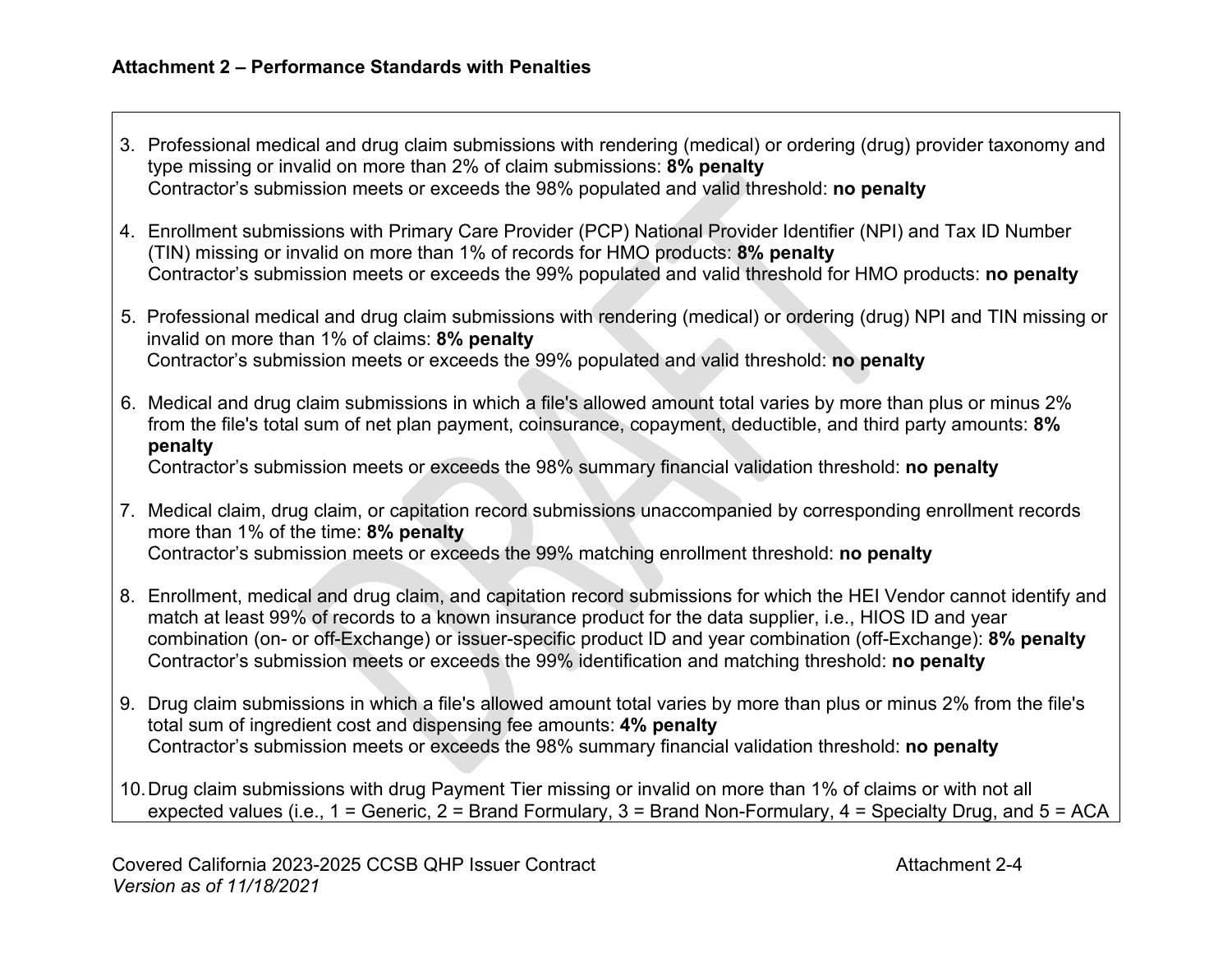Preventive Medication) represented at appropriate and accurate proportions and consistent with Contractor's formulary, as determined by comparison to Contractor's prior period data submissions, comparison to data aggregated from all data suppliers, and consultation with the Contractor: **4% penalty** Contractor's submission meets or exceeds the 99% populated and valid threshold and contains expected values at appropriate and accurate proportions: **no penalty**

Covered California 2023-2025 CCSB QHP Issuer Contract Contract Attachment 2-5 *Version as of 11/18/2021*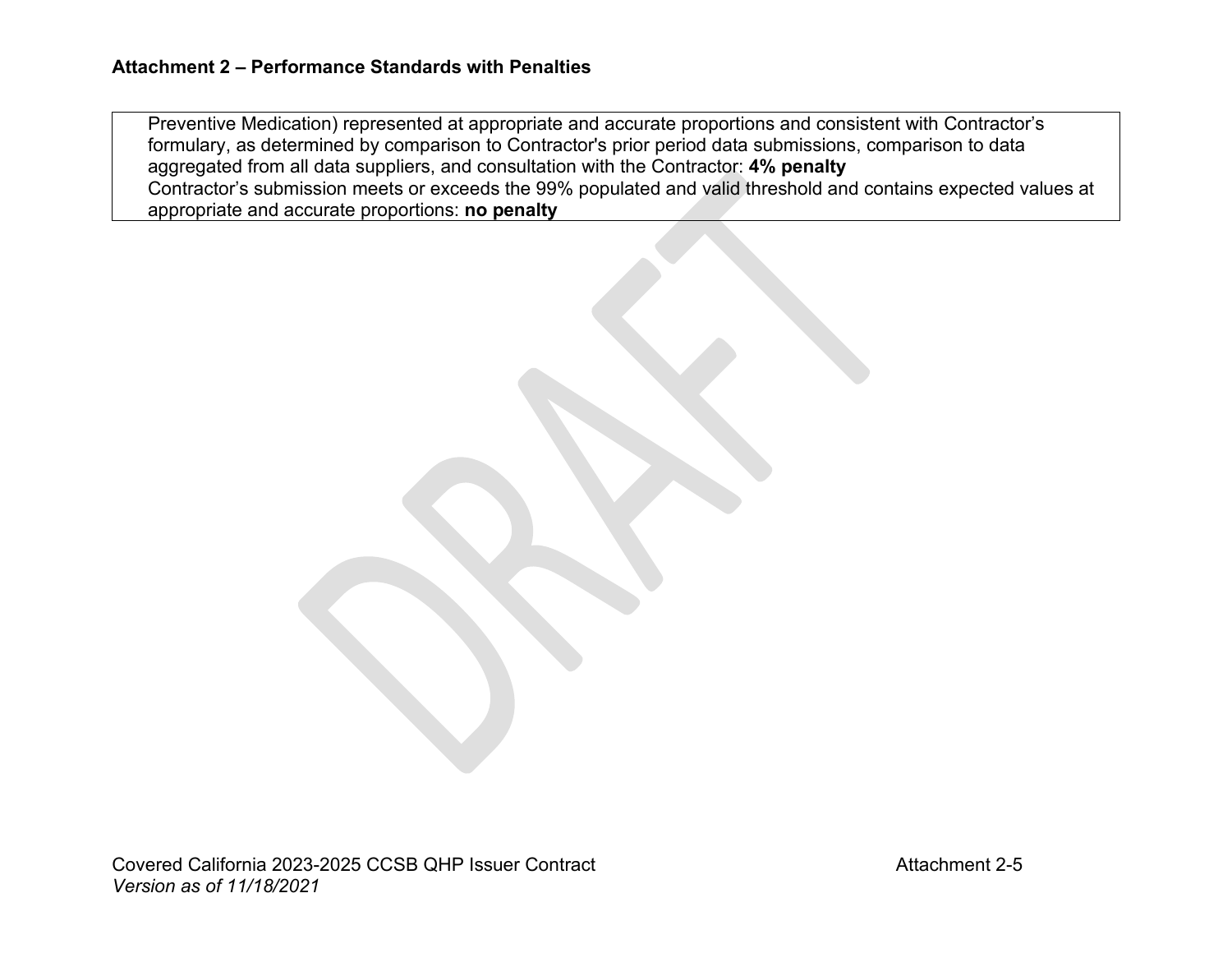| <b>Performance Standards with Penalties</b>                                                                                                                                                                                                                                                                    |                                                                                                          |                                                                                                          |  |
|----------------------------------------------------------------------------------------------------------------------------------------------------------------------------------------------------------------------------------------------------------------------------------------------------------------|----------------------------------------------------------------------------------------------------------|----------------------------------------------------------------------------------------------------------|--|
| Dental Quality Alliance (DQA) Pediatric Measure Set                                                                                                                                                                                                                                                            |                                                                                                          |                                                                                                          |  |
| <b>Performance Standard 2</b>                                                                                                                                                                                                                                                                                  |                                                                                                          |                                                                                                          |  |
| 2. Dental Quality Alliance (DQA) Pediatric Measure Set                                                                                                                                                                                                                                                         |                                                                                                          |                                                                                                          |  |
| Pilot Period: January 1, 2023 - December 31, 2023<br>Penalties will not be assessed in 2023.<br>2024 and 2025 - 20% of At-Risk Amount                                                                                                                                                                          |                                                                                                          |                                                                                                          |  |
| Contractor must submit the Dental Quality Alliance (DQA) Pediatric Measure Set for each specified measurement year<br>and meet the specified performance standards in 2024 and 2025.<br>Contractor shall submit the required pediatric dental Covered California Healthcare Evidence Initiative (HEI) Data for |                                                                                                          |                                                                                                          |  |
| each plan year, to generate its Dental Quality Alliance (DQA) pediatric measures.                                                                                                                                                                                                                              |                                                                                                          |                                                                                                          |  |
| <b>Measurement Year 2023</b>                                                                                                                                                                                                                                                                                   | <b>Measurement Year 2024</b>                                                                             | <b>Measurement Year 2025</b>                                                                             |  |
| No assessment.                                                                                                                                                                                                                                                                                                 | <b>NOTE:</b> Performance standards for<br>2024 and 2025 will be established<br>using 2023 baseline data. | <b>NOTE:</b> Performance standards for 2024<br>and 2025 will be established using 2023<br>baseline data. |  |
|                                                                                                                                                                                                                                                                                                                | Contractor does not meet<br>performance standard: 20% penalty                                            | Contractor does not meet performance<br>standards: 20% penalty                                           |  |
|                                                                                                                                                                                                                                                                                                                | Contractor meets performance<br>standards: no penalty                                                    | Contractor meets performance<br>standards: no penalty                                                    |  |